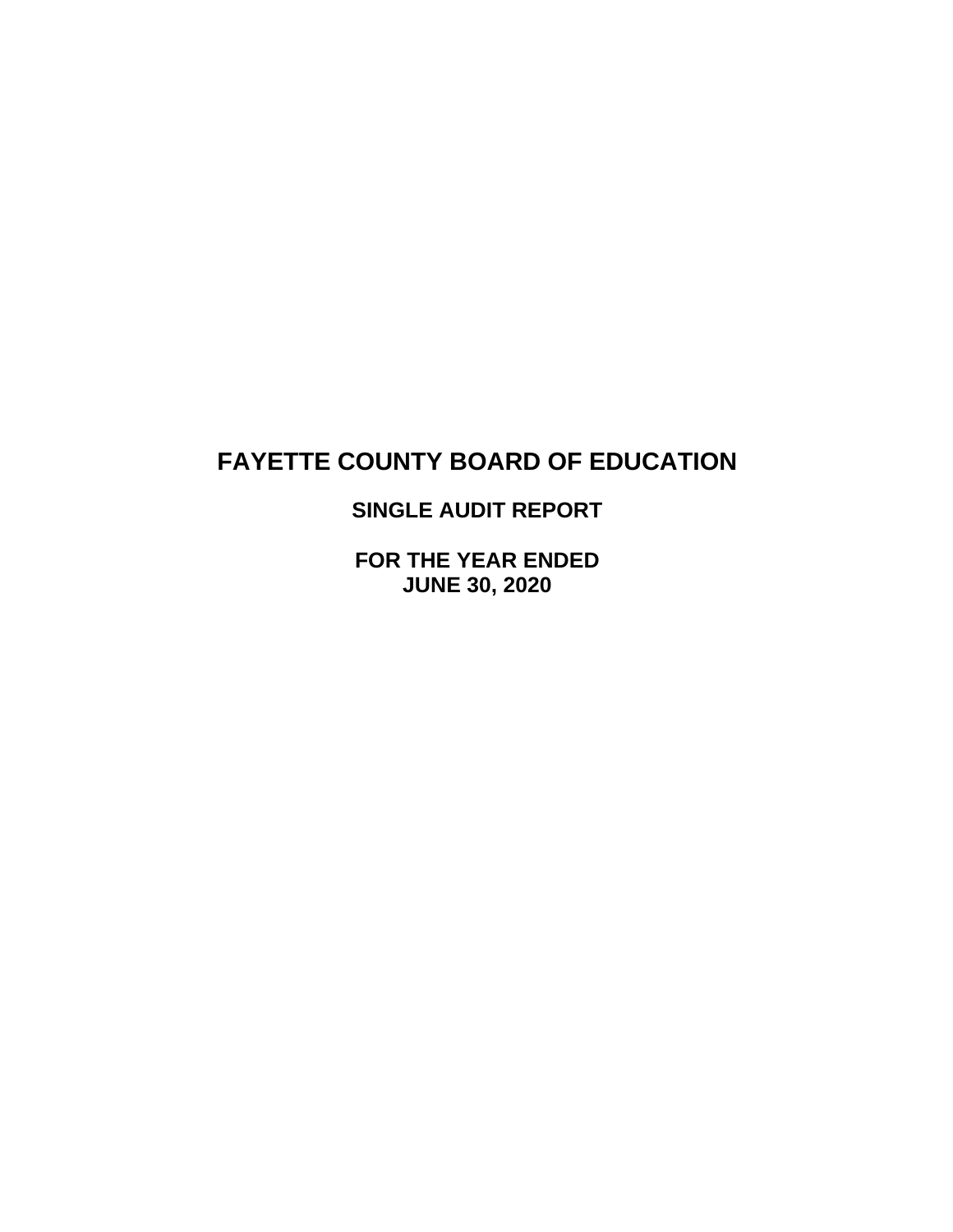# **SINGLE AUDIT REPORT FOR THE YEAR ENDED JUNE 30, 2020**

## **TABLE OF CONTENTS**

**Page**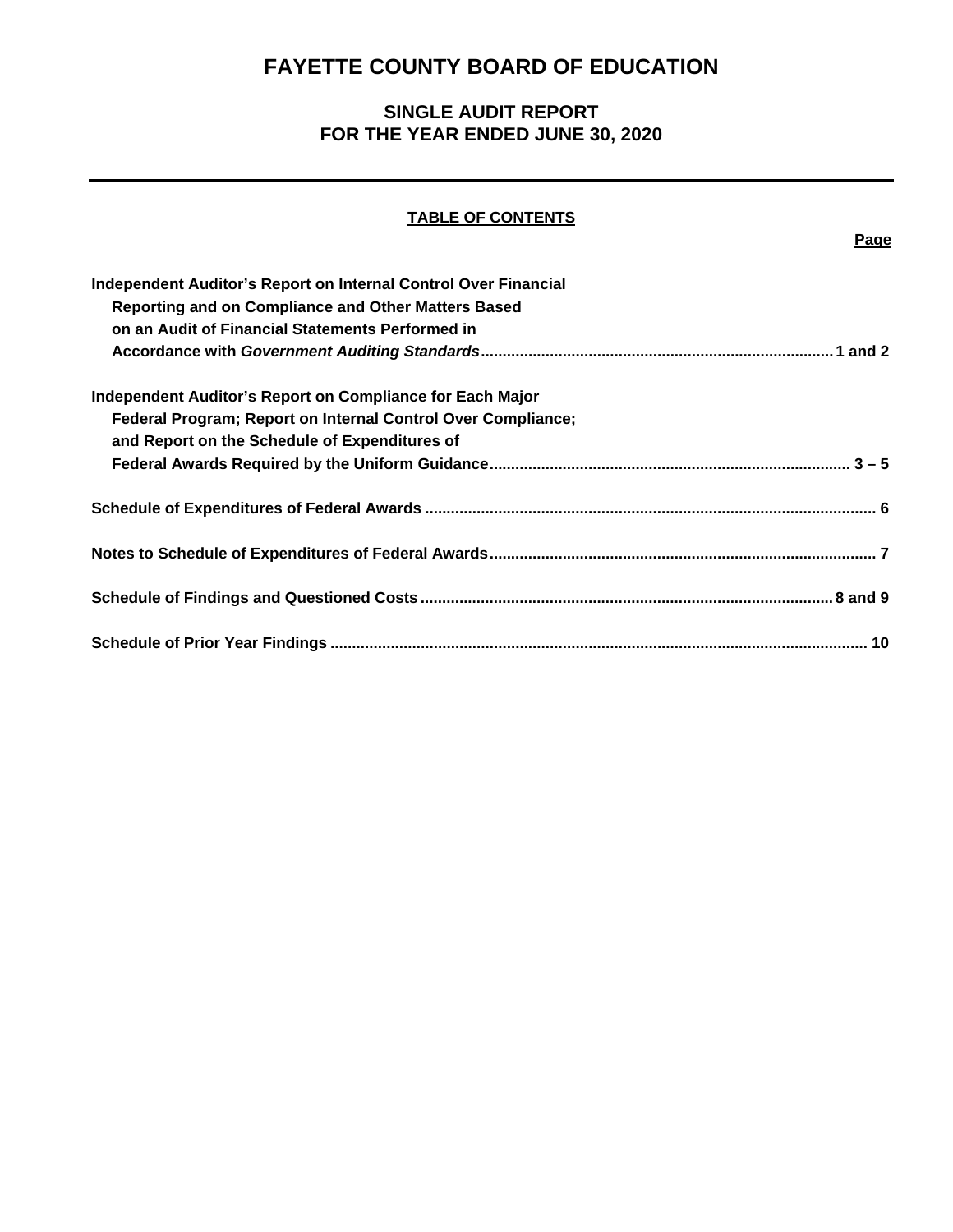

# **INDEPENDENT AUDITOR'S REPORT ON INTERNAL CONTROL OVER FINANCIAL REPORTING AND ON COMPLIANCE AND OTHER MATTERS BASED ON AN AUDIT OF FINANCIAL STATEMENTS PERFORMED IN ACCORDANCE WITH** *GOVERNMENT AUDITING STANDARDS*

## **Superintendent and Members of the Fayette County Board of Education Fayetteville, Georgia**

We have audited, in accordance with the auditing standards generally accepted in the United States of America and the standards applicable to financial audits contained in *Government Auditing Standards* issued by the Comptroller General of the United States, the financial statements of the governmental activities, each major fund, and the aggregate remaining fund information of the **Fayette County Board of Education** (the "School System") as of and for the year ended June 30, 2020, and the related notes to the financial statements, which collectively comprise the School System's basic financial statements, and have issued our report thereon dated December 9, 2020.

#### **Internal Control Over Financial Reporting**

In planning and performing our audit of the financial statements, we considered the School System's internal control over financial reporting (internal control) as a basis for designing audit procedures that are appropriate in the circumstances for the purpose of expressing our opinions on the financial statements, but not for the purpose of expressing an opinion on the effectiveness of the School System's internal control. Accordingly, we do not express an opinion on the effectiveness of the School System's internal control.

A *deficiency in internal control* exists when the design or operation of a control does not allow management or employees, in the normal course of performing their assigned functions, to prevent, or detect and correct misstatements on a timely basis. A *material weakness* is a deficiency, or a combination of deficiencies, in internal control such that there is a reasonable possibility that a material misstatement of the entity's financial statements will not be prevented, or detected and corrected on a timely basis. A *significant deficiency* is a deficiency, or a combination of deficiencies in internal control that is less severe than a material weakness, yet important enough to merit attention by those charged with governance.

Our consideration of internal control was for the limited purpose described in the first paragraph of this section and was not designed to identify all deficiencies in internal control over financial reporting that might be material weaknesses, or significant deficiencies. Given these limitations, during our audit, we did not identify any deficiencies in internal control that we consider to be material weaknesses. However, material weaknesses may exist that have not been identified.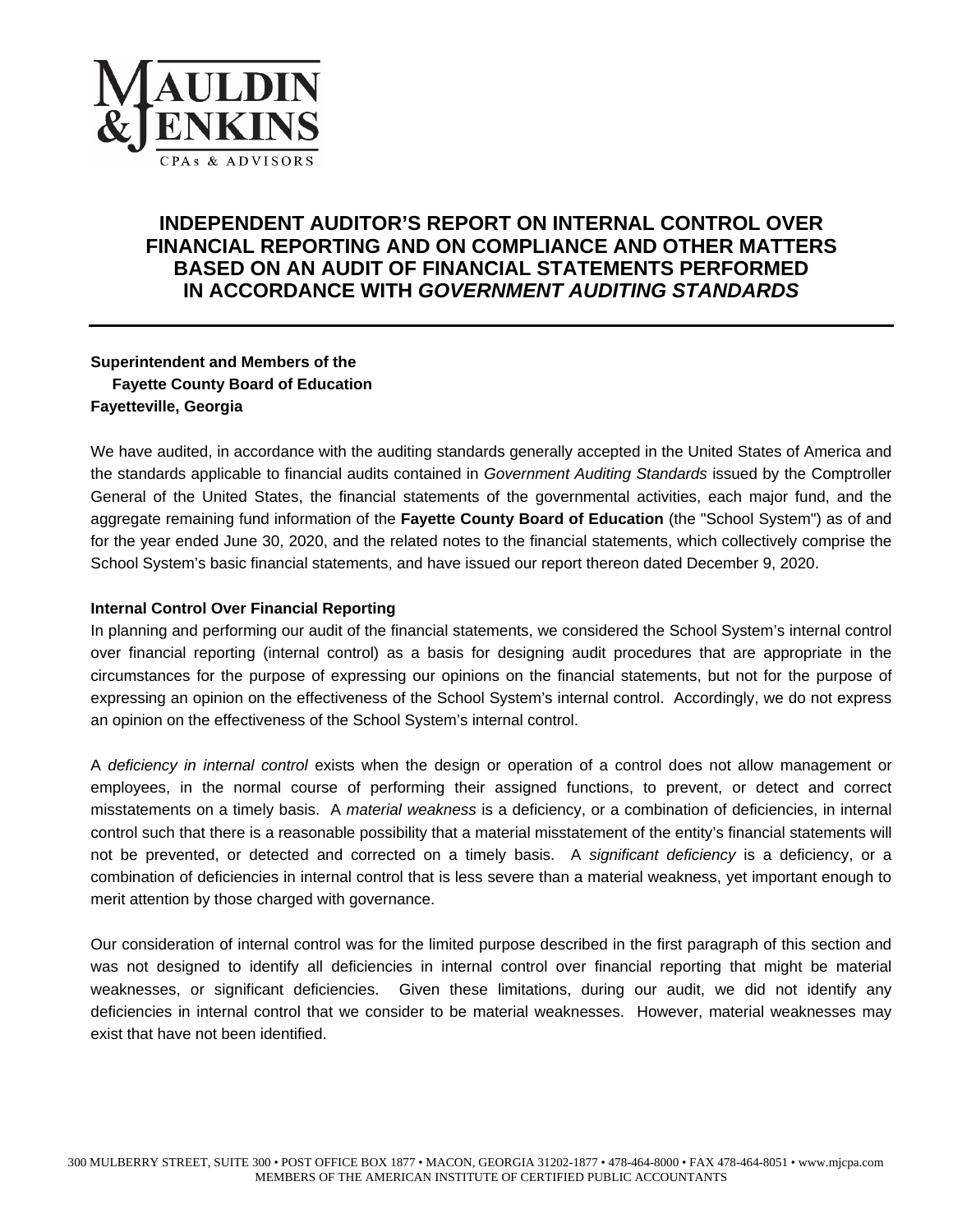#### **Compliance and Other Matters**

As part of obtaining reasonable assurance about whether the School System's financial statements are free from material misstatement, we performed tests of its compliance with certain provisions of laws, regulations, contracts and grant agreements, noncompliance with which could have a direct and material effect on the financial statements. However, providing an opinion on compliance with those provisions was not an objective of our audit and, accordingly, we do not express such an opinion. The results of our tests disclosed no instances of noncompliance or other matters that are required to be reported under *Government Auditing Standards.* 

#### **Purpose of this Report**

The purpose of this report is solely to describe the scope of our testing of internal control and compliance and the results of that testing, and not to provide an opinion on the effectiveness of the entity's internal control or on compliance. This report is an integral part of an audit performed in accordance with *Governmental Auditing Standards* in considering the entity's internal control and compliance. Accordingly, this communication is not suitable for any other purpose.

Mauldin & Genhins, LLC

Macon, Georgia December 9, 2020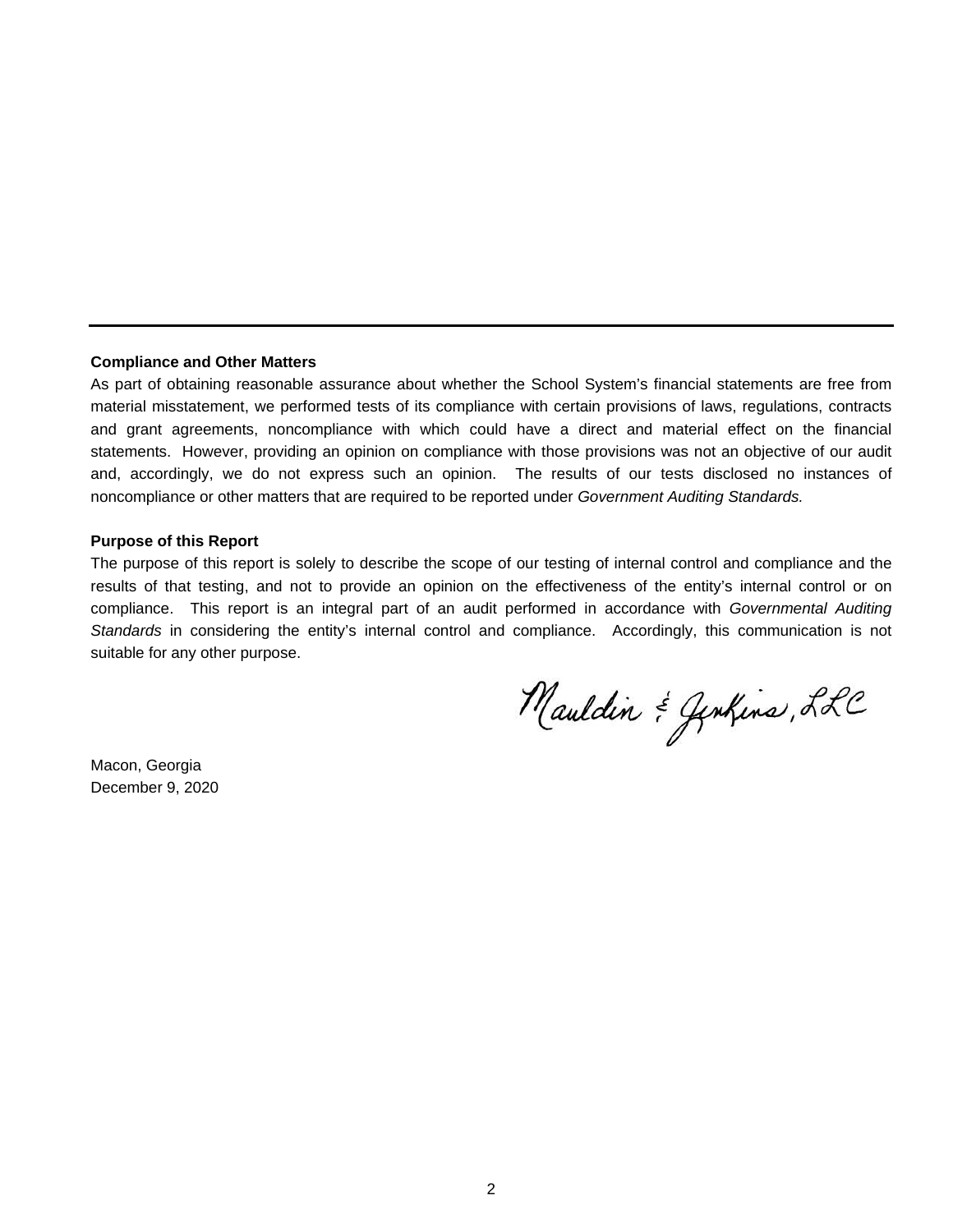

# **INDEPENDENT AUDITOR'S REPORT ON COMPLIANCE FOR EACH MAJOR FEDERAL PROGRAM; REPORT ON INTERNAL CONTROL OVER COMPLIANCE; AND REPORT ON THE SCHEDULE OF EXPENDITURES OF FEDERAL AWARDS REQUIRED BY THE UNIFORM GUIDANCE**

**Superintendent and Members of the Fayette County Board of Education Fayetteville, Georgia** 

#### **Report on Compliance for Each Major Federal Program**

We have audited the **Fayette County Board of Education's** (the "School System") compliance with the types of compliance requirements described in the *OMB Compliance Supplement* that could have a direct and material effect on each of the School System's major federal programs for the year ended June 30, 2020. The School System's major federal programs are identified in the summary of auditor's results section of the accompanying schedule of findings and questioned costs.

#### *Management's Responsibility*

Management is responsible for compliance with federal statutes, regulations, and the terms and conditions of its federal awards applicable to its federal programs.

#### *Auditor's Responsibility*

Our responsibility is to express an opinion on compliance for each of the School System's major federal programs based on our audit of the types of compliance requirements referred to above. We conducted our audit of compliance in accordance with auditing standards generally accepted in the United States of America; the standards applicable to financial audits contained in *Government Auditing Standards,* issued by the Comptroller General of the United States; and the audit requirements of Title 2 U.S. *Code of Federal Regulations Part 200, Uniform Administrative Requirements, Cost Principles, and Audit Requirements for Federal Awards* ("Uniform Guidance"). Those standards and the Uniform Guidance require that we plan and perform the audit to obtain reasonable assurance about whether noncompliance with the types of compliance requirements referred to above that could have a direct and material effect on a major federal program occurred. An audit includes examining, on a test basis, evidence about the School System's compliance with those requirements and performing such other procedures as we considered necessary in the circumstances.

We believe that our audit provides a reasonable basis for our opinion on compliance for each major federal program. However, our audit does not provide a legal determination of the School System's compliance.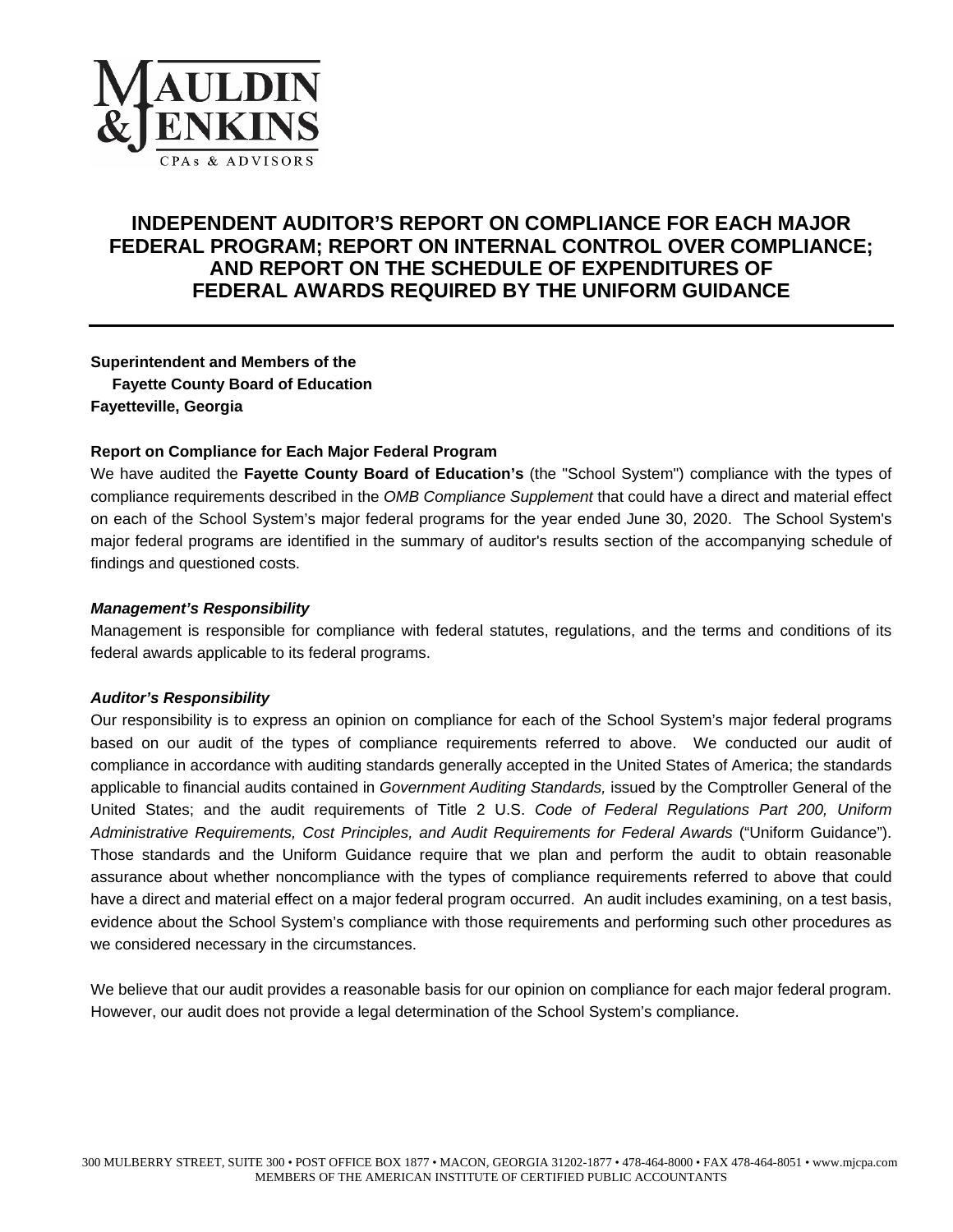#### *Opinion on Each Major Federal Program*

In our opinion, the School System complied, in all material respects, with the types of compliance requirements referred to above that could have a direct and material effect on each of its major federal programs for the year ended June 30, 2020.

#### **Report on Internal Control Over Compliance**

Management of the School System is responsible for establishing and maintaining effective internal control over compliance with the types of compliance requirements referred to above. In planning and performing our audit of compliance, we considered the School System's internal control over compliance with the types of requirements that could have a direct and material effect on each major federal program to determine the auditing procedures that are appropriate in the circumstances for the purpose of expressing our opinion on compliance for each major federal program, and to test and report on internal control over compliance in accordance with the Uniform Guidance, but not for the purpose of expressing an opinion on the effectiveness of internal control over compliance. Accordingly, we do not express an opinion on the effectiveness of the School System's internal control over compliance.

A *deficiency in internal control over compliance* exists when the design or operation of a control over compliance does not allow management or employees, in the normal course of performing their assigned functions, to prevent, or detect and correct, noncompliance with a type of compliance requirement of a federal program on a timely basis. A *material weakness in internal control over compliance* is a deficiency, or a combination of deficiencies, in internal control over compliance, such that there is a reasonable possibility that material noncompliance with a type of compliance requirement of a federal program will not be prevented, or detected and corrected, on a timely basis. A significant deficiency in internal control over compliance is a deficiency, or a combination of deficiencies, in internal control over compliance that is less severe than a material weakness, yet important enough to merit attention by those charged with governance.

Our consideration of internal control over compliance was for the limited purpose described in the first paragraph of this section and was not designed to identify all deficiencies in internal control over compliance that might be material weaknesses or significant deficiencies. We did not identify any deficiencies in internal control over compliance that we consider to be material weaknesses. However, material weaknesses may exist that have not been identified.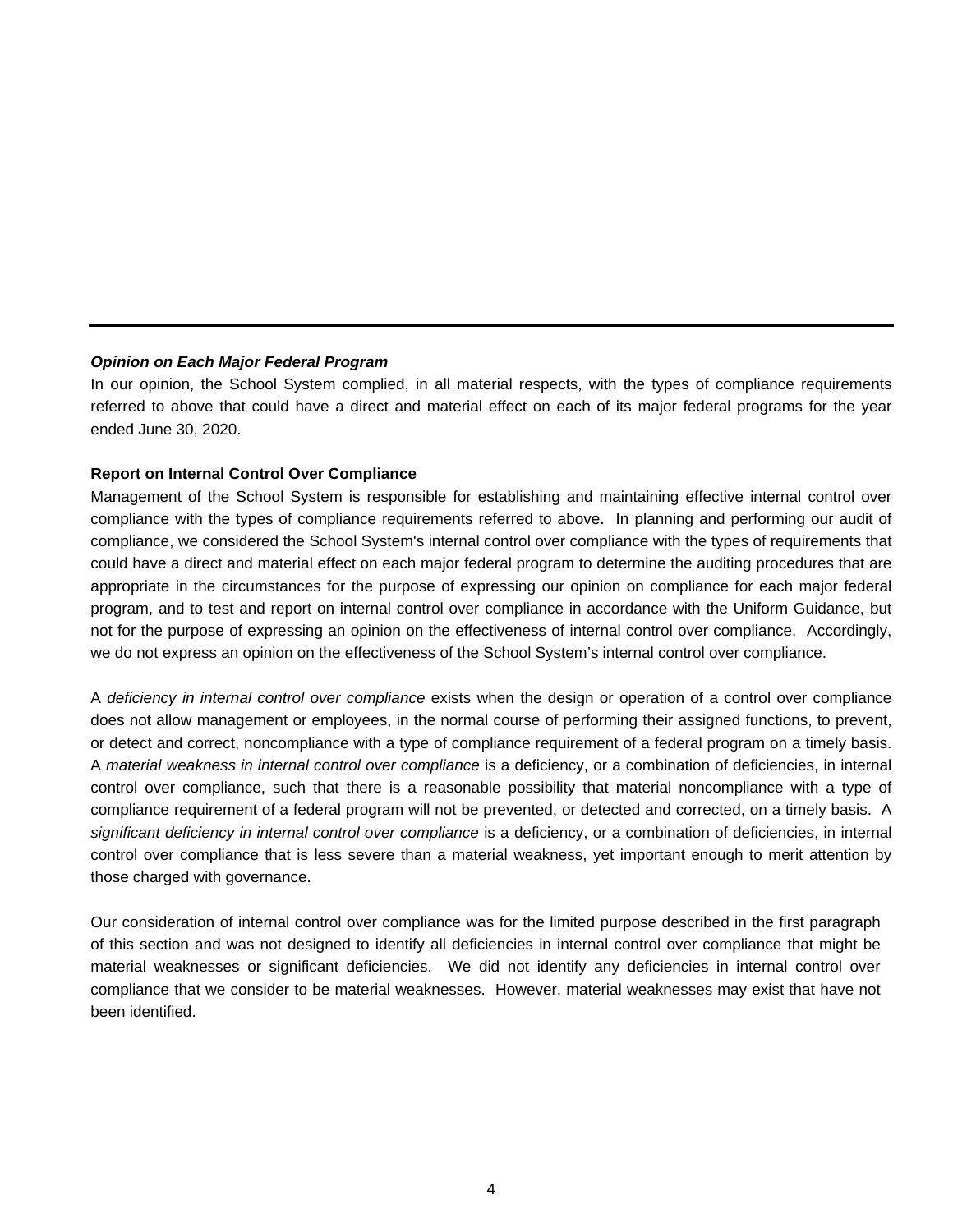The purpose of this report on internal control of compliance is solely to describe the scope of our testing of internal control over compliance and the results of testing based on the requirements of the Uniform Guidance. Accordingly, this report is not suitable for any other purpose.

#### **Report on Schedule of Expenditures of Federal Awards Required by the Uniform Guidance**

We have audited the financial statements of the governmental activities, each major fund, and the aggregate remaining fund information of the School System as of and for the year ended June 30, 2020, and the related notes to the financial statements, which collectively comprise the School System's basic financial statements. We issued our report thereon dated December 9, 2020, which contained unmodified opinions on those financial statements. Our audit was conducted for the purpose of forming opinions on the financial statements that collectively comprise the basic financial statements as a whole. The accompanying Schedule of Expenditures of Federal Awards is presented for purposes of additional analysis as required by the Uniform Guidance, and is not a required part of the basic financial statements. Such information is the responsibility of management and was derived from and relates directly to the underlying accounting and other records used to prepare the basic financial statements. The information has been subjected to the auditing procedures applied in the audit of the financial statements and certain additional procedures, including comparing and reconciling such information directly to the underlying accounting and other records used to prepare the basic financial statements or to the basic financial statements themselves, and other additional procedures in accordance with auditing standards generally accepted in the United States of America. In our opinion, the Schedule of Expenditures of Federal Awards is fairly stated in all material respects in relation to the basic financial statements as a whole.

Mauldin & Genhins, LLC

Macon, Georgia December 9, 2020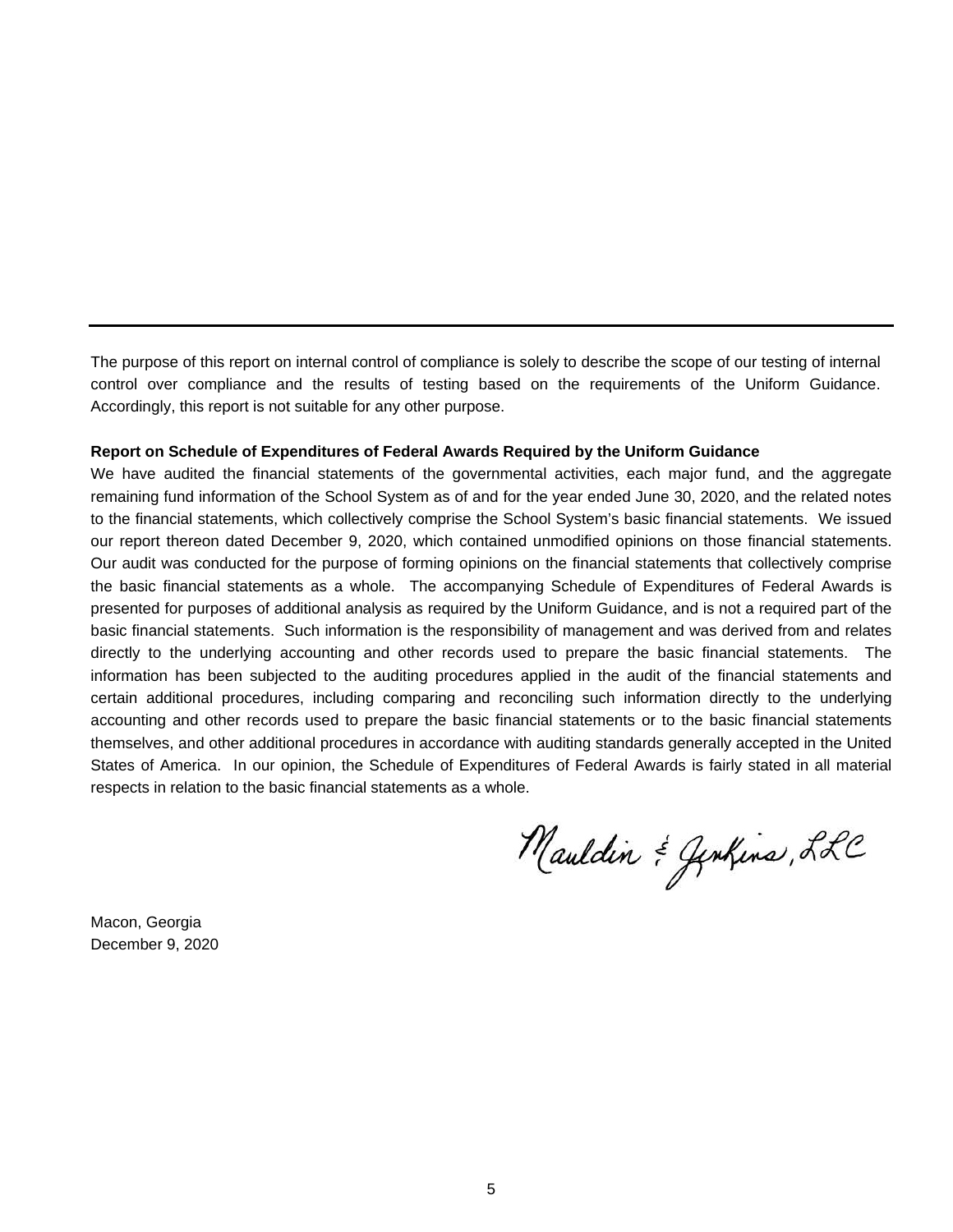### **FOR THE FISCAL YEAR ENDED JUNE 30, 2020 SCHEDULE OF EXPENDITURES OF FEDERAL AWARDS**

| <b>Federal Grantor/Pass-Through</b><br><b>Grantor/Program Title</b>  | Federal<br><b>CFDA</b><br><b>Number</b> | Pass-through<br><b>ID Number</b> | <b>Total</b><br><b>Expenditures</b> |
|----------------------------------------------------------------------|-----------------------------------------|----------------------------------|-------------------------------------|
| <b>U.S. DEPARTMENT OF AGRICULTURE:</b>                               |                                         |                                  |                                     |
| Passed through Georgia Department of Education:                      |                                         |                                  |                                     |
| <b>Child Nutrition Cluster:</b>                                      |                                         |                                  |                                     |
| School Breakfast Program                                             | 10.553                                  | 19185GA324N1099                  | \$<br>444,250                       |
| National School Lunch Program                                        | 10.555                                  | 19185GA324N1100                  | 2,648,705                           |
| <b>Total Child Nutrition Cluster</b>                                 |                                         |                                  | 3,092,955                           |
| <b>State Administrative Expenses</b>                                 | 10.560                                  | N/A                              | 20,254                              |
| Total U.S. Department of Agriculture                                 |                                         |                                  | 3,113,209                           |
| <b>U.S. DEPARTMENT OF DEFENSE:</b>                                   |                                         |                                  |                                     |
| Junior R.O.T.C.                                                      | Unknown                                 | N/A                              | 146,762                             |
| Total U.S. Department of Defense                                     |                                         |                                  | 146,762                             |
| <b>U.S. DEPARTMENT OF EDUCATION:</b>                                 |                                         |                                  |                                     |
| Passed through Georgia Department of Education:                      |                                         |                                  |                                     |
| Title I, Part A                                                      | 84.010                                  | S010A180010                      | 107,685                             |
| Title I, Part A                                                      | 84.010                                  | S010A190010                      | 1,344,609                           |
| Total Title I, Part A                                                |                                         |                                  | 1,452,294                           |
| Title II, Part A-Supporting Effective Instruction State Grants       | 84.367                                  | S367A180001                      | 115,863                             |
| Title II, Part A-Supporting Effective Instruction State Grants       | 84.367                                  | S367A190001                      | 270,060                             |
| Total Title II, Part A-Supporting Effective Instruction State Grants |                                         |                                  | 385,923                             |
| Title III - Limited English Proficient                               | 84.365                                  | S365A180010                      | 11,053                              |
| Title III - Limited English Proficient                               | 84.365                                  | S365A190010                      | 101,468                             |
| Total Title III - Limited English Proficient                         |                                         |                                  | 112,521                             |
| Vocational Education - Basic Grants to States                        |                                         |                                  |                                     |
| to States                                                            | 84.048                                  | V048A180010                      | 5,456                               |
| Vocational Education - Basic Grants to States                        |                                         |                                  |                                     |
| to States                                                            | 84.048                                  | V048A190010                      | 118,887                             |
|                                                                      |                                         |                                  | 124,343                             |
| Title IV, Part A-Student Support and Academic Enrichment             | 84.424                                  | S424A180011                      | 51,281                              |
| Title IV, Part A-Student Support and Academic Enrichment             | 84.424                                  | S424A190011                      | 87,710                              |
| Total Title II, Part A-Supporting Effective Instruction State Grants |                                         |                                  | 138,991                             |
| <b>Special Education Cluster</b>                                     |                                         |                                  |                                     |
| Title VI-B Flowthrough                                               | 84.027                                  | H027A180073                      | 701,980                             |
| Title VI-B Flowthrough                                               | 84.027                                  | H027A190073                      | 2,747,723                           |
| High Cost Fund Pool                                                  | 84.027                                  | H027A190073                      | 62,906                              |
| Title VI-B Preschool Incentive                                       | 84.173                                  | H173A180081                      | 20,957                              |
| Title VI-B Preschool Incentive                                       | 84.173                                  | H173A190081                      | 88,085                              |
| <b>Total Special Education Cluster</b>                               |                                         |                                  | 3,621,651                           |
| <b>COVID-19 Education Stabilization Funds</b>                        | 84.425D                                 | S425D200012                      | 36,517                              |
| Total U.S. Department of Education                                   |                                         |                                  | 5,872,240                           |
|                                                                      |                                         |                                  |                                     |
| <b>Total Expenditures of Federal Awards</b>                          |                                         |                                  | \$<br>9,132,211                     |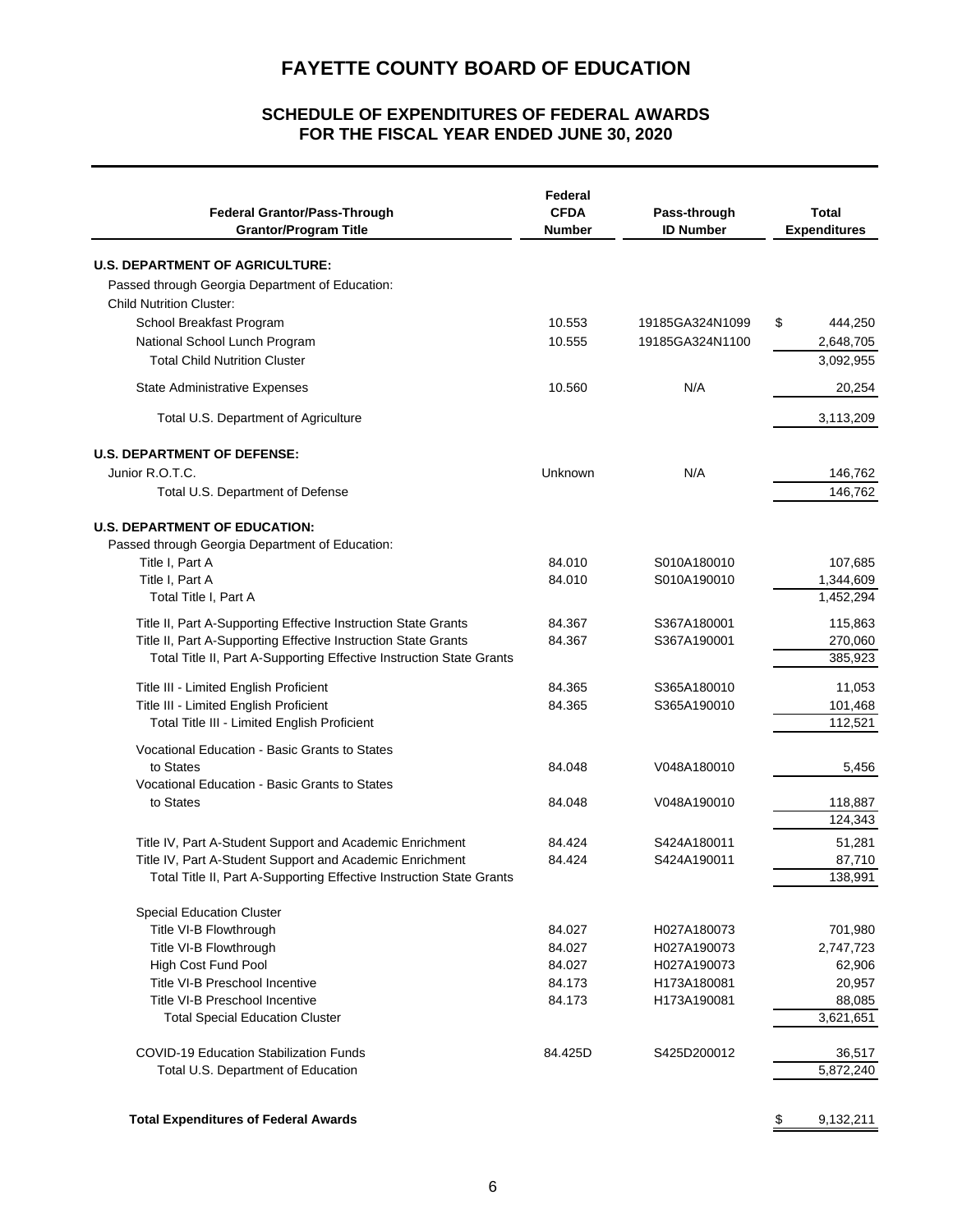## **NOTES TO SCHEDULE OF EXPENDITURES OF FEDERAL AWARDS FOR THE YEAR ENDED JUNE 30, 2020**

## **NOTE 1. BASIS OF PRESENTATION**

The Schedule of Expenditures of Federal Awards includes the federal grant activity of the Fayette County Board of Education ("the School System") and is presented on the accrual basis of accounting.

The information in this schedule is presented in accordance with the requirements of Title 2 U.S. *Code of Federal Regulations* ("CFR") Part 200 *Uniform Administrative Requirements, Cost Principles, and Audit Requirements for Federal Awards* ("Uniform Guidance")*.* Therefore, some amounts presented in this schedule may differ from amounts presented in or used in the preparation of the financial statements.

### **NOTE 2. DE MINIMIS COST RATE**

The School System elected not to use the 10% de minimis cost rate for the year ended June 30, 2020.

### **NOTE 3. NON-CASH AWARDS**

The School System received non-cash awards under the National School Lunch Program, CFDA 10.555, in the amount of \$492,360 for the year ended June 30, 2020.

### **NOTE 4. SUBRECIPIENTS**

The School System did not pass through any funds to subrecipients during the year ended June 30, 2020.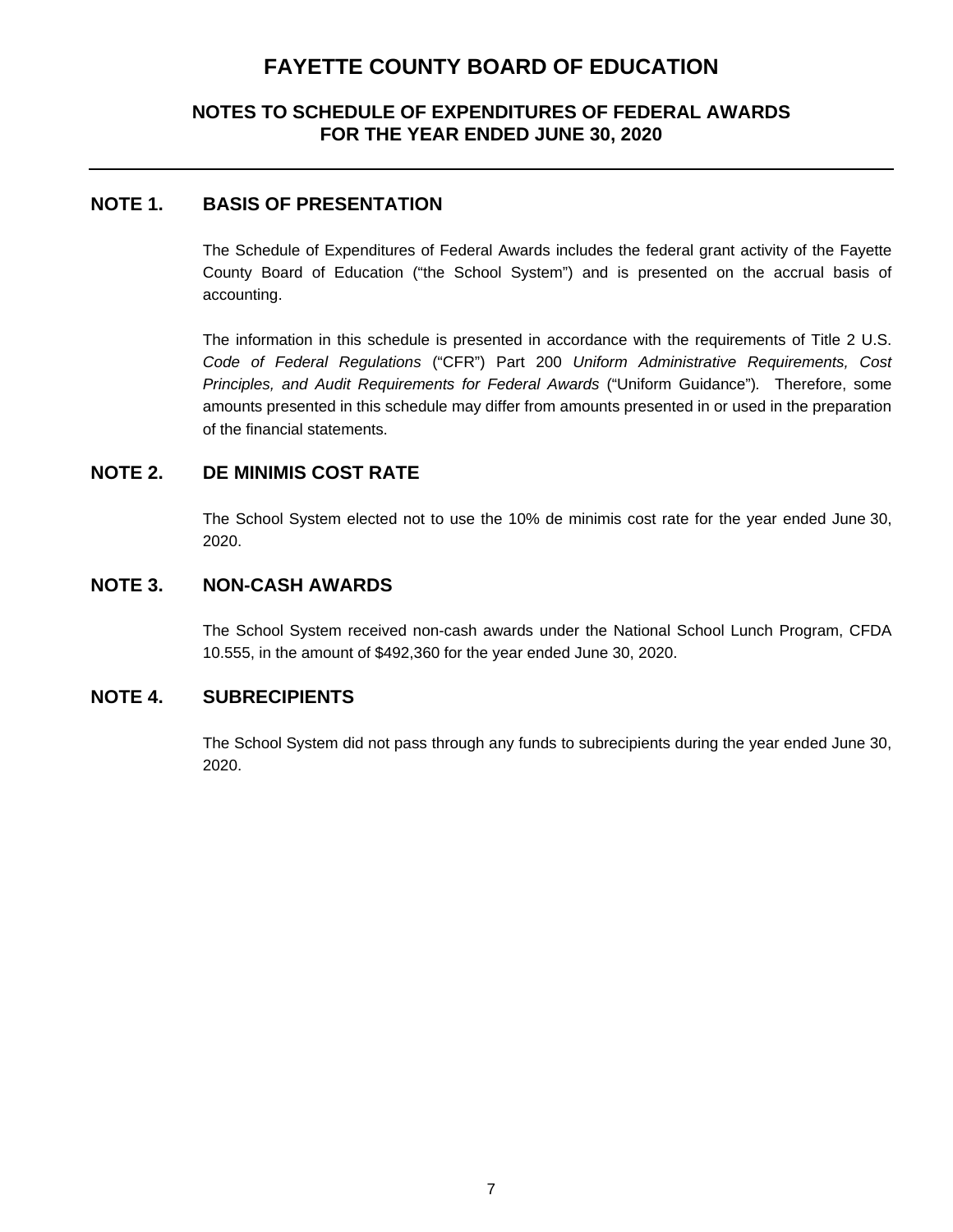## **SCHEDULE OF FINDINGS AND QUESTIONED COSTS FOR THE YEAR ENDED JUNE 30, 2020**

### **A. SUMMARY OF AUDIT RESULTS**

| <b>Financial Statements</b>                           |                                       |  |  |
|-------------------------------------------------------|---------------------------------------|--|--|
| Type of auditor's report issued                       | Unmodified                            |  |  |
| Internal control over financial reporting:            |                                       |  |  |
| Material weaknesses identified?                       | Yes X No                              |  |  |
| Significant deficiencies identified not considered    |                                       |  |  |
| to be material weaknesses?                            | Yes X None Reported                   |  |  |
| Noncompliance material to financial statements noted? | No Yes X No                           |  |  |
| <b>Federal Awards</b>                                 |                                       |  |  |
| Internal control over major programs:                 |                                       |  |  |
| Material weaknesses identified?                       |                                       |  |  |
| Significant deficiencies identified not considered    |                                       |  |  |
| to be material weaknesses?                            | Yes X None Reported                   |  |  |
| Type of auditor's report issued on compliance for     |                                       |  |  |
| major programs                                        | Unmodified                            |  |  |
| Any audit findings disclosed that are required to     |                                       |  |  |
| be reported in accordance with Uniform Guidance?      | _____Yes ___ <u>X</u> __No            |  |  |
| Identification of major programs:                     |                                       |  |  |
| CFDA Number                                           | Name of Federal Program or Cluster    |  |  |
|                                                       | U.S. Department of Education          |  |  |
|                                                       | <b>Special Education Cluster</b>      |  |  |
| 84.027                                                | Title VI-B Flowthrough                |  |  |
| 84.027                                                | High Cost Fund Pool                   |  |  |
| 84.173                                                | <b>Title VI-B Preschool Incentive</b> |  |  |
| 84.010                                                | Title I, Part A                       |  |  |
| Dollar threshold used to distinguish between          |                                       |  |  |
| Type A and Type B programs:                           | \$750,000                             |  |  |
| Auditee qualified as low-risk auditee?                | <u>_X _</u> Yes<br>No                 |  |  |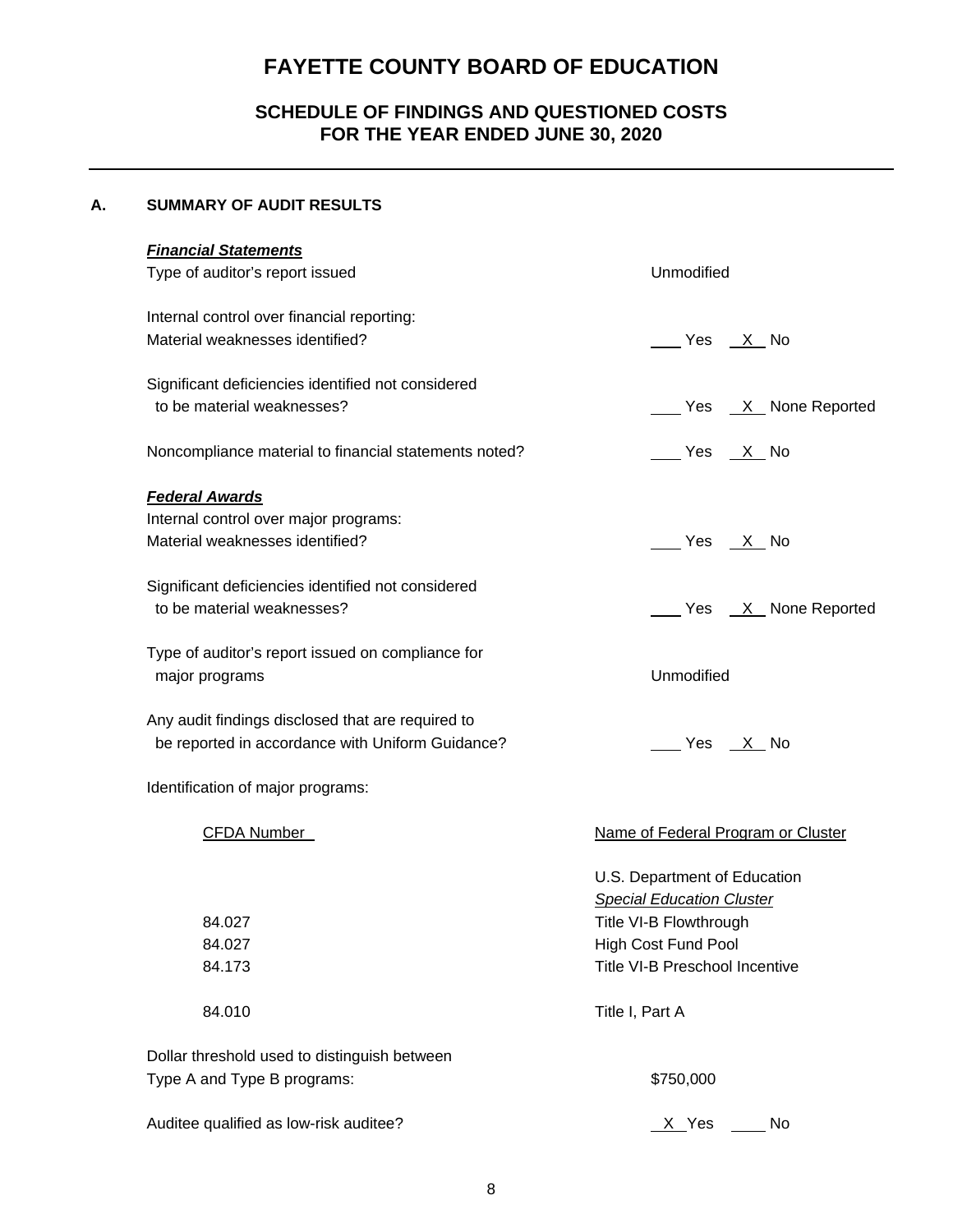## **SCHEDULE OF FINDINGS AND QUESTIONED COSTS FOR THE YEAR ENDED JUNE 30, 2020**

### **B. FINDINGS: FINANCIAL STATEMENT AUDIT**

None reported.

## **C. FINDINGS AND QUESTIONED COSTS: MAJOR FEDERAL AWARD PROGRAMS AUDIT**

None reported.